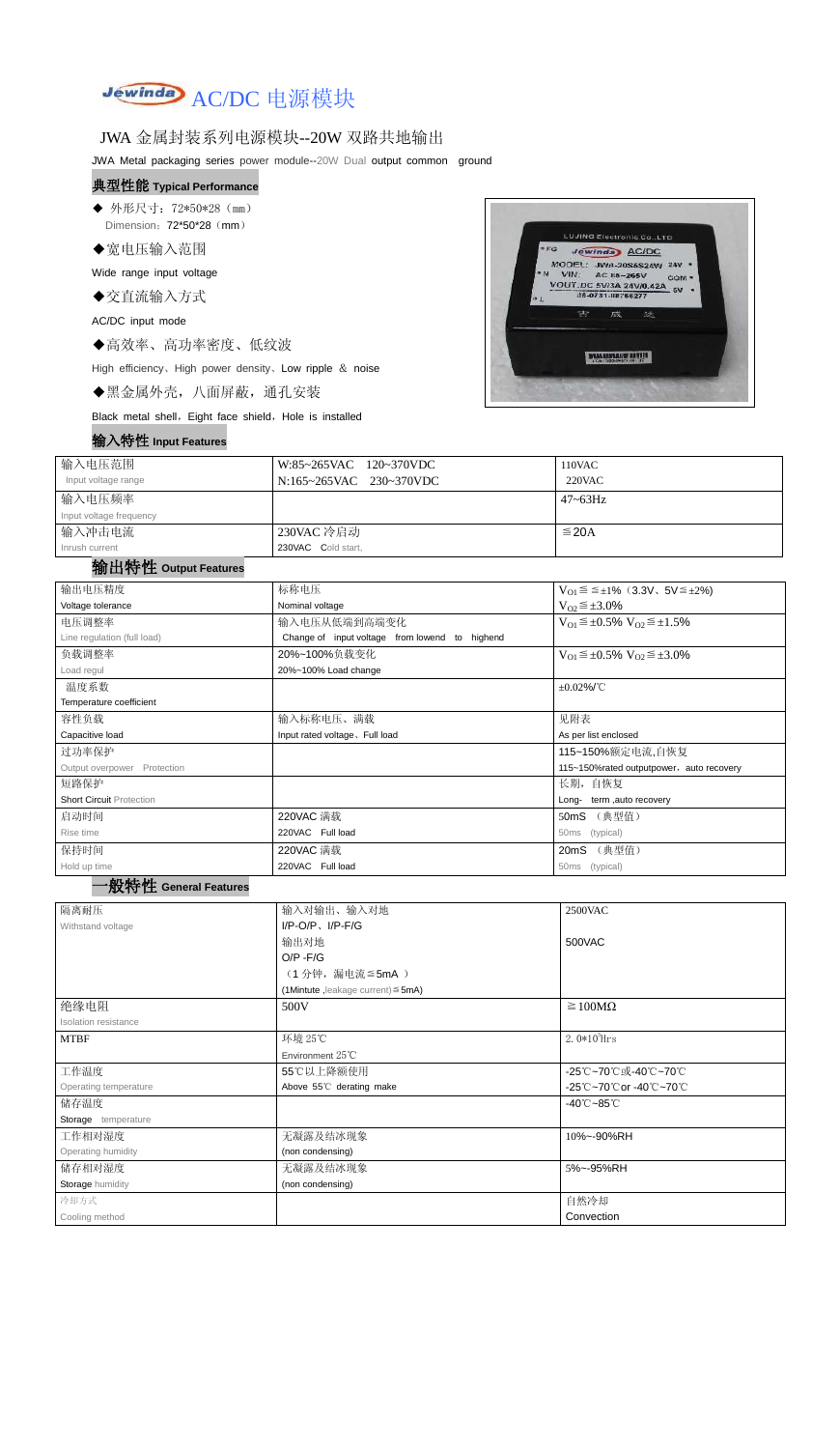## 容性负载 **Capacitive Load**

命名方式 **Naming Rules**

#### JWA-20  $D$  5 W(N) 输入电压范围(W:85~265V, N:165~265V) Input voltage range (W:85~265V, N:165~265V) 输出电压 Output voltage 双路共地输出 Dual output common ground 输出功率 Output power AC/DC 金属封装电源模块

AC/DC Metal packaging power module





AC/DC Metal packaging power module

## 产品选型 **Product selection**

注:因篇幅有限,以上只是部分产品列表,若需列表以外产品,请与本公司销售部联系。

Note: Due to space limitations ,the above list is only for some products, If other than a list of products, please contact the Company's sales department. 输出纹波噪声(峰-峰值)的测量,请参照模块测试说明中介绍的方法进行。

Output ripple noise measurement (peak - peak), please refer to the module test notes method is introduced.

| Vout:5V         |                     | Vout: $12V$ , $15V$ |                    | Vout:24V        |             |
|-----------------|---------------------|---------------------|--------------------|-----------------|-------------|
| 推荐值             | 最大值                 | 推荐值                 | 最大值                | 推荐值             | 最大值         |
| Recommendations | <b>Maximum</b>      | Recommendations     | Maximum            | Recommendations | Maximum     |
|                 |                     |                     |                    |                 |             |
| $1000\mu F$     | 4700 <sub>u</sub> F | $1000\mu F$         | 3300 <sub>µF</sub> | $470 \mu F$     | $1000\mu F$ |

| 品型号<br>产         | 输出电压           | 输出电流           | 输出电压精度         | 纹波噪声                    | 效率         |  |
|------------------|----------------|----------------|----------------|-------------------------|------------|--|
|                  | Output voltage | Output current | Output voltage | R&N                     |            |  |
| Model No.        | V <sub>O</sub> | $I_{\rm O}$    | tolerance      | $V$ $_{(P\text{-}P)mV}$ | Efficiency |  |
|                  | $+5V$          | $0.20 - 2.00A$ | $\pm 2\%$      | 80mV                    |            |  |
| $JWA-20D5W(N)$   | $-5V$          | $0.20 - 2.00A$ | $\pm 5\%$      |                         | 76%        |  |
|                  | $+12V$         | $0.08 - 0.83A$ | $\pm 1\%$      | 120mV                   |            |  |
| JWA-20D12W(N)    | $-12V$         | $0.08 - 0.83A$ | $\pm 3\%$      | 120mV                   | 79%        |  |
|                  | $+15V$         | $0.06 - 0.67A$ | $\pm 1\%$      | 120mV                   |            |  |
| JWA-20D15W(N)    | $-15V$         | $0.06 - 0.67A$ | $\pm 3\%$      | 120mV                   | 81%        |  |
|                  | $+24V$         | $0.04 - 0.42A$ | $\pm 1\%$      | 120mV                   |            |  |
| JWA-20D24W(N)    | $-24V$         | $0.04 - 0.42A$ | $\pm 3\%$      | 120mV                   | 83%        |  |
|                  | $+5V$          | $0.30 - 3.00A$ | $\pm 2\%$      | 80mV                    |            |  |
| JWA-20S5S5W(N)   | $+5V$          | $0.10 - 1.00A$ | $\pm$ 5%       | 80mV                    | 76%        |  |
|                  | $+5V$          | $0.30 - 3.00A$ | $\pm 2\%$      | 150mV                   |            |  |
| JWA-20S5S12W(N)  | $+12V$         | $0.04 - 0.42A$ | $\pm 3\%$      | 80mV                    | 78%        |  |
|                  | $+5V$          | $0.30 - 3.00A$ | $\pm 2\%$      | 80mV                    |            |  |
| JWA-20S5S15W(N)  | $+15V$         | $0.03 - 0.34A$ | $\pm 3\%$      | 120mV                   | 78%        |  |
|                  | $+5V$          | $0.30 - 3.00A$ | $\pm 2\%$      | 80mV                    |            |  |
| JWA-20S5S24W(N)  | $+24V$         | $0.02 - 0.21A$ | $\pm 3\%$      | 120mV                   | 79%        |  |
|                  | $+12V$         | $0.10 - 1.25A$ | $\pm 1\%$      | 100mV                   |            |  |
| JWA-20S12S5W(N)  | $+5V$          | $0.10 - 1.00A$ | $\pm$ 5%       | 80mV                    | 78%        |  |
|                  | $+12V$         | $0.10 - 1.25A$ | $\pm 1\%$      | 100mV                   |            |  |
| JWA-20S12S12W(N) | $+12V$         | $0.04 - 0.42A$ | $\pm 3\%$      | 100mV                   | 81%        |  |
|                  | $+12V$         | $0.10 - 1.25A$ | $\pm 1\%$      | 100mV                   |            |  |
| JWA-20S12S15W(N) | $+15V$         | $0.03 - 0.34A$ | $\pm 3\%$      | 100mV                   | 81%        |  |
|                  | $+12V$         | $0.08 - 0.83A$ | $\pm 1\%$      | 100mV                   |            |  |
| JWA-20S12S24W(N) | $+24V$         | $0.04 - 0.42A$ | $\pm 3\%$      | 120mV                   | 82%        |  |